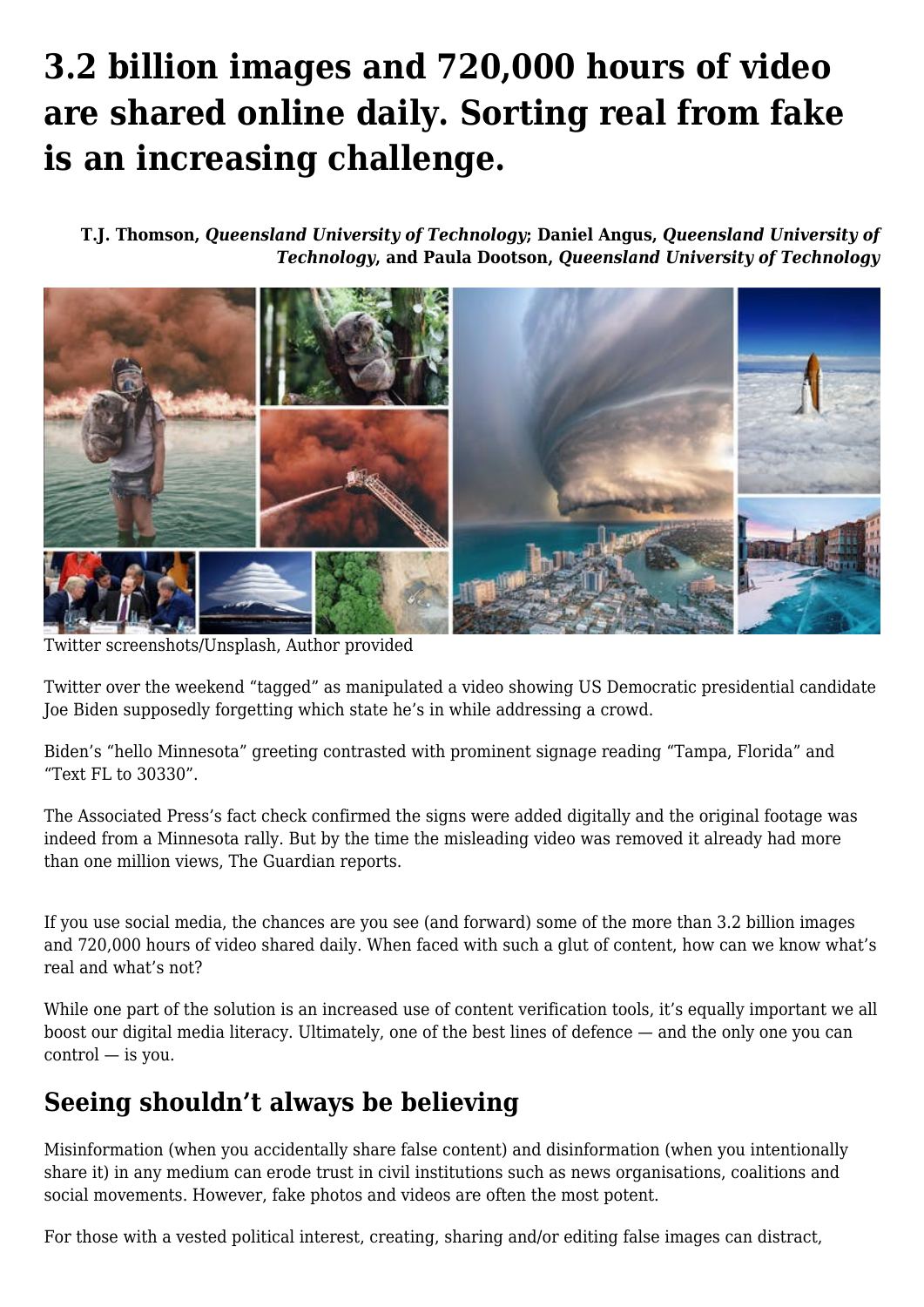confuse and manipulate viewers to sow discord and uncertainty (especially in already polarised environments). Posters and platforms can also make money from the sharing of fake, sensationalist content.

Only [11-25%](https://www.icfj.org/our-work/state-technology-global-newsrooms) of journalists globally use social media content verification tools, according to the International Centre for Journalists.

### **Could you spot a doctored image?**

Consider this photo of Martin Luther King Jr.

This [altered image](https://www.snopes.com/fact-check/mlk-flip-off/) clones part of the background over King Jr's finger, so it looks like he's flipping off the camera. It has been shared as genuine on [Twitter](https://twitter.com/HistoryInPics/status/400762777964646400), [Reddit](https://www.reddit.com/r/OldSchoolCool/comments/2t0z4t/the_man_the_legend_mlkj_early_50s/) and [white supremacist websites.](https://archive.is/POvXf)

In the [original](https://civilrights.flagler.edu/digital/collection/p16000coll3/id/103/) 1964 photo, King flashed the "V for victory" sign after learning the US Senate had passed the civil rights bill.

Beyond adding or removing elements, there's a whole category of photo manipulation in which images are fused together.

Earlier this year, a [photo](https://www.gettyimages.com.au/detail/news-photo/volunteer-works-security-at-an-entrance-to-the-so-called-news-photo/1219247529?uiloc=thumbnail_more_from_this_event_adp) of an armed man was photoshopped by [Fox News,](https://www.seattletimes.com/seattle-news/politics/fox-news-runs-digitally-altered-images-in-coverage-of-seattles-protests-capitol-hill-autonomous-zone/) which overlaid the man onto other scenes without disclosing the edits, the Seattle Times [reported](https://www.seattletimes.com/seattle-news/politics/fox-news-runs-digitally-altered-images-in-coverage-of-seattles-protests-capitol-hill-autonomous-zone/).

Similarly, the [image](https://perma.cc/XK5E-LFA3) below was shared thousands of times on social media in January, during Australia's Black Summer bushfires. The AFP's fact check [confirmed](https://factcheck.afp.com/virtual-image-was-created-artist-new-south-wales-australia-its-not-real-photo) it is not authentic and is actually a combination of [several](https://unsplash.com/photos/EerxztHCjM8) [separate](https://unsplash.com/photos/lzcDi7-MWL4) [photos.](https://unsplash.com/photos/hLUTRzcVkqg)

## **Fully and partially synthetic content**

Online, you'll also find sophisticated ["deepfake"](https://www.abc.net.au/triplej/programs/hack/in-event-of-moon-disaster-nixon-deepfake/12656698) videos showing (usually famous) people saying or doing things they never did. Less advanced versions can be created using apps [such as Zao](https://www.theverge.com/2019/9/2/20844338/zao-deepfake-app-movie-tv-show-face-replace-privacy-policy-concerns) and [Reface](https://techcrunch.com/2020/08/17/deepfake-video-app-reface-is-just-getting-started-on-shapeshifting-selfie-culture/).

A team from the Massachusetts Institute of Technology created this fake video showing US President Richard Nixon reading lines from a speech crafted in case the 1969 moon landing failed. (Youtube)

Or, if you don't want to use your photo for a profile picture, you can default to one of several [websites](https://generated.photos/) offering hundreds of thousands of AI-generated, photorealistic images of people.



These people don't exist, they're just images generated by artificial intelligence.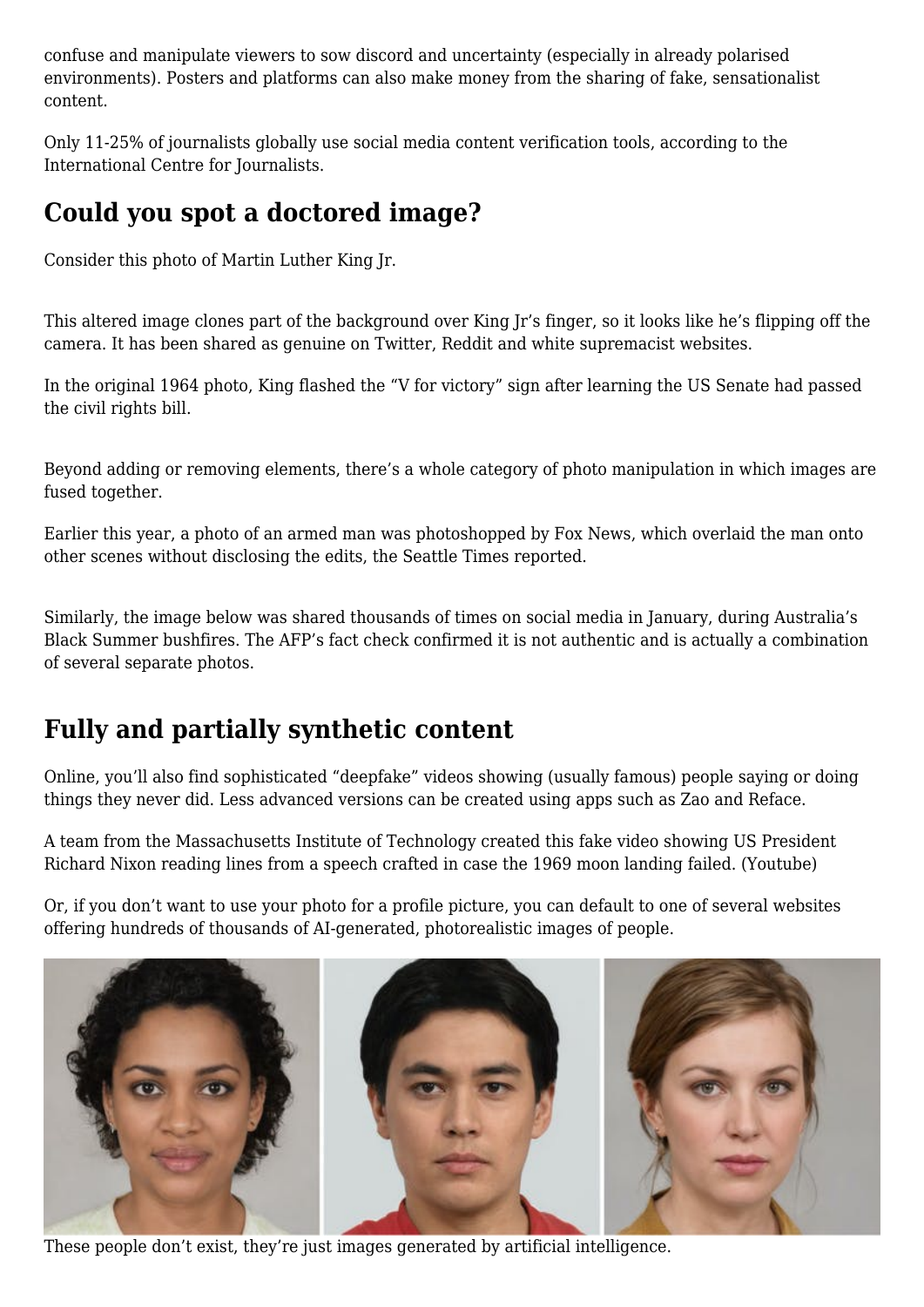## **Editing pixel values and the (not so) simple crop**

Cropping can greatly alter the context of a photo, too.

We saw this in 2017, when a US government employee edited official pictures of Donald Trump's inauguration to make the crowd appear bigger, according to [The Guardian](https://www.theguardian.com/world/2018/sep/06/donald-trump-inauguration-crowd-size-photos-edited). The staffer cropped out the empty space "where the crowd ended" for a set of pictures for Trump.



Views of the crowds at the inaugurations of former US President Barack Obama in 2009 (left) and President Donald Trump in 2017 (right). AP

But what about edits that only alter pixel values such as colour, saturation or contrast?

One historical example illustrates the consequences of this. In 1994, Time magazine's [cover](http://content.time.com/time/magazine/0,9263,7601940627,00.html) of OJ Simpson considerably "darkened" Simpson in his [police mugshot.](https://en.wikipedia.org/wiki/O._J._Simpson_murder_case#/media/File:Mug_shot_of_O.J._Simpson.jpg) This added fuel to a case already plagued by racial tension, to which the magazine [responded:](https://www.nytimes.com/1994/06/25/us/time-responds-to-criticism-over-simpson-cover.html)

No racial implication was intended, by Time or by the artist.

#### **Tools for debunking digital fakery**

For those of us who don't want to be duped by visual mis/disinformation, there are tools available although each comes with its own limitations (something we discuss in our recent [paper\)](https://www.tandfonline.com/doi/full/10.1080/17512786.2020.1832139).

Invisible [digital watermarking](https://www.bbc.co.uk/mediacentre/latestnews/2020/trusted-news-initiative) has been proposed as a solution. However, it isn't widespread and requires buy-in from both content publishers and distributors.

Reverse image search (such as [Google's](https://www.google.com/imghp?hl=EN)) is often free and can be helpful for identifying earlier, potentially more authentic copies of images online. That said, it's not foolproof because it:

- relies on unedited copies of the media already being online
- doesn't search the *entire* web
- doesn't always allow filtering by publication time. Some reverse image search services such as [TinEye](https://tineye.com/) support this function, but Google's doesn't.
- returns only exact matches or near-matches, so it's not thorough. For instance, editing an image and then flipping its orientation can fool Google into thinking it's an entirely different one.Most reliable tools are sophisticated